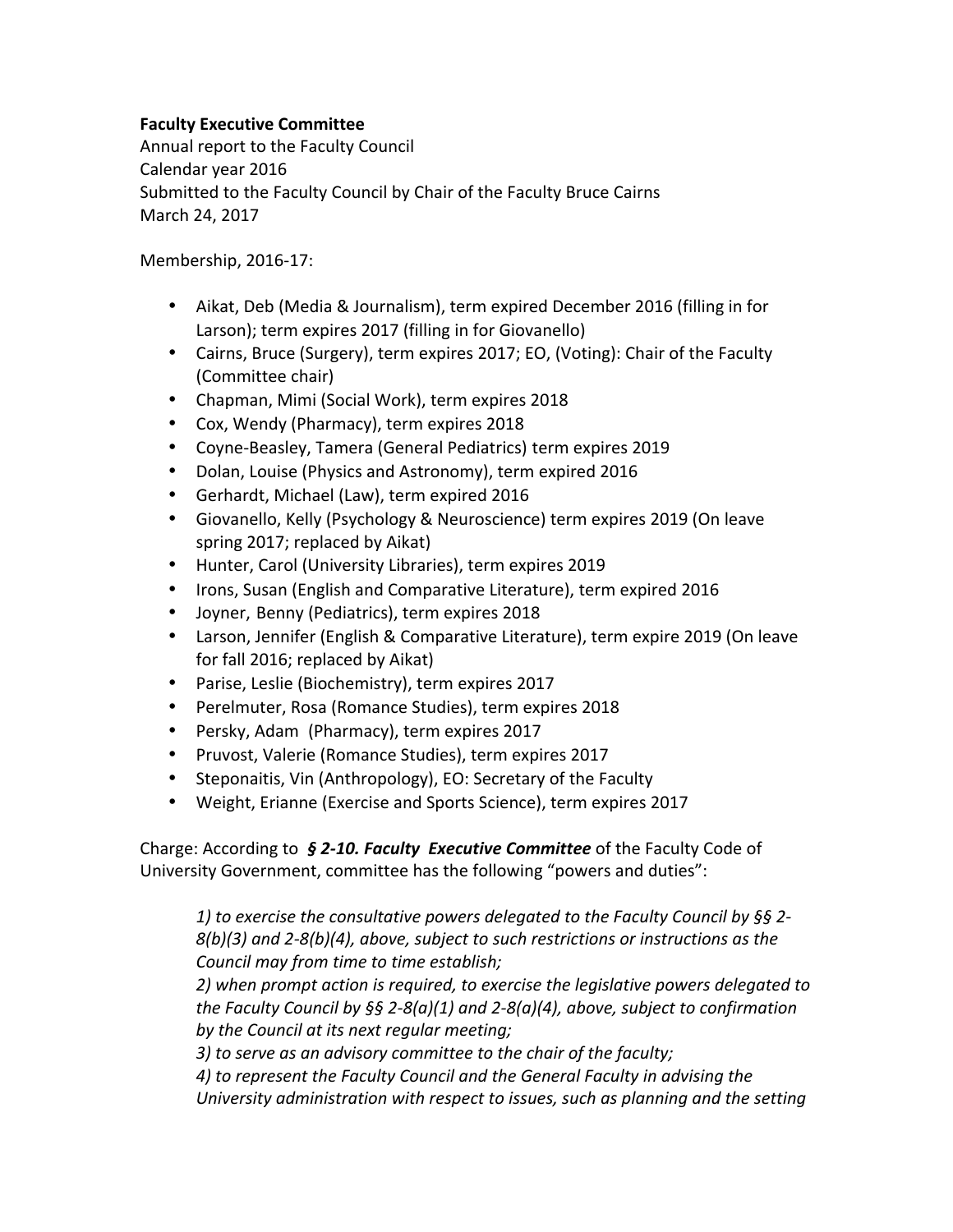of University priorities, that the committee deems important to the University's *mission; 5)* to work with the various officers and groups within the University toward the *realization of goals set in actions of the Faculty Council;* 6) to report to the Council at regular intervals, including reporting annually on *the status of the implementation of resolutions of the Faculty Council; and 7*) to serve as members of the Faculty Council as provided in § 2-2(b).

## **2016 Meetings:**

January 4, 2016 January 25, 2016 February 8, 2016 February 22, 2016 March 7, 2016 March 21, 2016 April 4, 2016 April 18, 2016 May 25, 2016 June 6, 2016 June 20, 2016 July 11, 2016 August 8, 2016 August 22, 2016 September 12, 2016 September 26, 2016 October 24, 2016 November 21, 2016

Topics discussed:

- University's response to SACS regarding academic probation
- Senior-level hiring and search processes
- The use of race in admissions decisions and *Abigail Noel Fisher v. University of Texas at Austin*
- Strengthening workflow processes in the Office of Sponsored Research
- The campus climate for faculty
- Contextual transcript implementation process
- Approval of Honorary Degree recipient (acting on behalf of the Faculty Council)
- Best practices for fixed-term faculty hiring, retention, promotion and contract lengths
- Debrief from January University Diversity Town Hall meeting
- Endorsement of the report from the Ethics and Integrity Working Group